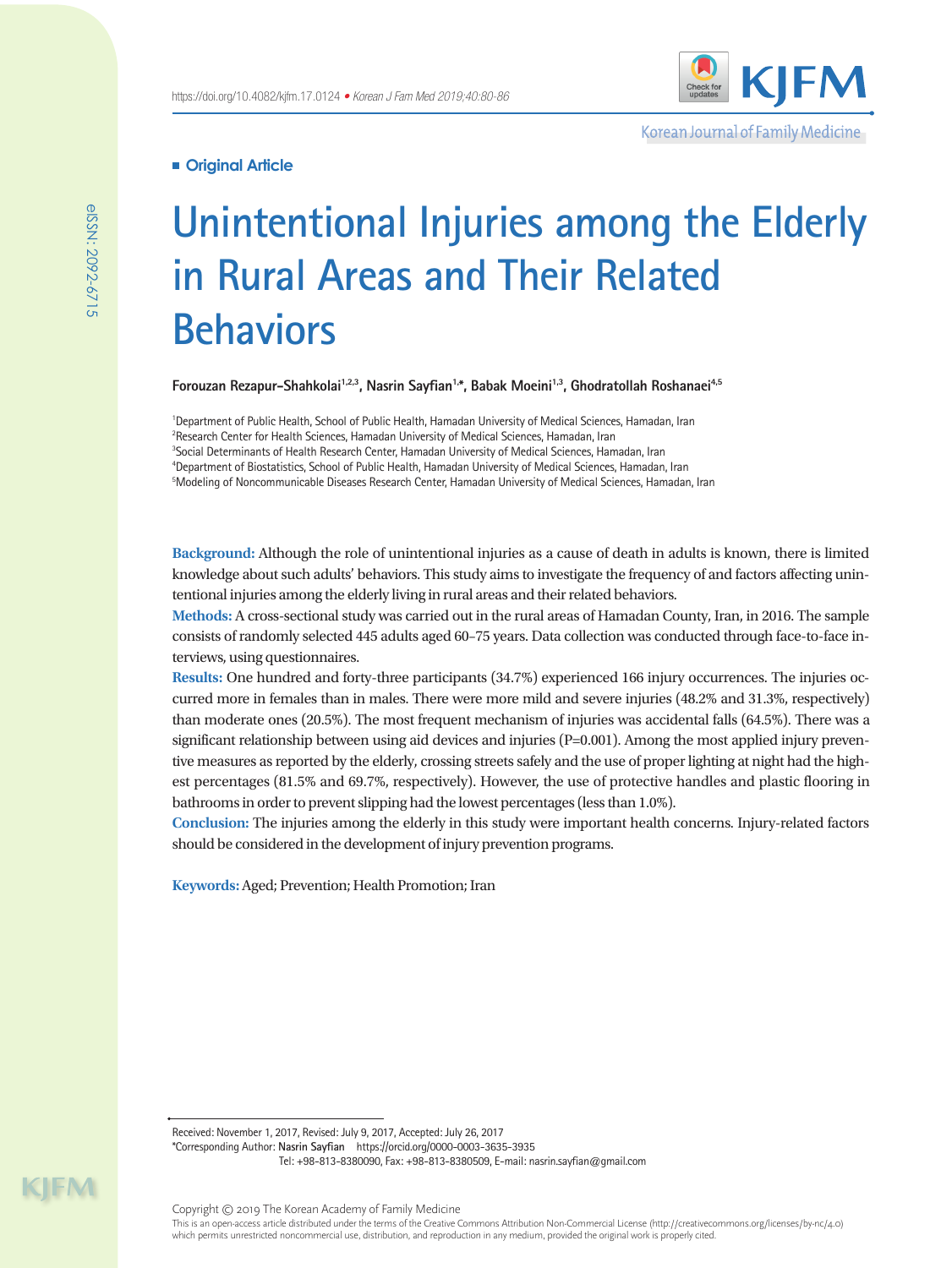# **INTRODUCTION**

Injuries are considered to be a global health concern affecting all age groups. They are the cause of 9% of deaths in the world.1) Based on the World Health Organization and global burden of disease, approximately 90% of injuries occur in low and middle income countries.<sup>1,2)</sup> Among the different age groups, more attention has been focused on the elderly owing to their rapid increase in society.<sup>3)</sup> Trauma is one of the causes of mortality in this population.<sup>4)</sup> Traumatic injuries in the elderly, although believed to be minor, involve one part or system of the body and consist of complicated injuries in different organs.<sup>5)</sup> In Iran, injuries are a great challenge to the health system.<sup>6)</sup> Based on the Iran statistics bureau in 2016, the population of rural areas is 25.9% of the total population. Although majority of admissions in emergency departments consist of injured patients in urban areas, the rate of injury related mortality is considerable in rural area patients.<sup>7)</sup> It is worth mentioning that in Iranian villages, the primary health care is offered in health houses by health workers known as Behvarz.<sup>8)</sup> Each health house caters to the health needs of people in one or two villages and is supervised by a health center.<sup>9)</sup> Several studies indicate that the incidence of injuries is greater than what is reported in hospitals.10) The hospital-based data do not express the reality of non-fatal injuries, which are more common than fatal ones and have greater effects on the affected families.<sup>10)</sup> The vast part of non-fatal injuries are unintentional injuries, $7,11)$  including traffic injuries, accidental falls, burns, drowning, poisoning, cuts, and so forth.<sup>12)</sup>

There are different factors affecting the incidences of injuries among the elderly such as impaired functions,<sup>13)</sup> cognitive and visual problems,<sup>14)</sup> slippery places,<sup>15)</sup> lower functional independency,<sup>16,17)</sup> lighting in streets and alleys,<sup>18)</sup> and the use of seat belts.<sup>19)</sup> There are certain studies on injuries in the rural areas of Iran.<sup>9,18,20)</sup> However, there are not enough studies focusing on injuries among the elderly in rural areas. With regards to the increase in the number of the elderly in Iran and region-dependent injuries, an examination of such injuries and the behaviors affecting them could play an important role in developing suitable approaches for injury prevention. The present study investigates the frequency of and factors affecting unintentional injuries among the elderly in rural areas and their related behaviors.

## **METHODS**

#### **1. Design and Participants**

A cross-sectional study was carried out in the rural areas of Hamadan County, west part of Iran, in 2016. The participants were the elderly aged 60–75 years in catchment areas of health centers in Hamadan County. Data on age and sex of population were obtained from records of the Hamadan health center statistics office. Random sampling was used in this study. Out of 22 rural health centers of Hamadan county, the number of 8 rural health centers were randomly selected. Also in each selected rural health center, the random sampling method was used. The sampling was in proportion to the total population of people aged 60–75 years in the catchment areas of these selected rural health centers. Data were collected through face-to-face interviews with the elderly by five trained interviewers for 17 days, from July 23 to August 8, 2016, in the participants' homes. Oral informed consent was confidentially obtained from the participants and the study objectives were explained to them. In this study, 412 of 445 older adults aged 60– 75 years responded to the interview questions (92.6%). The rest were excluded owing to their absence from the village at the time of data collection or unwillingness to participate in the study (7.4%).

This study was approved by the Hamadan University of Medical Sciences ethics committee with the reference number: IR.UMSHA.

#### **Table 1.** Demographic characteristics of the participants (N=412) and the injured people (n=143)

| Characteristic                           | Injury      |                |                          |         |
|------------------------------------------|-------------|----------------|--------------------------|---------|
|                                          | No Injury   | Injured people | Total                    | P-value |
| Sex                                      |             |                |                          |         |
| Female                                   | 136 (56.9)* | $103(43.1)$ *  | $239(58.0)$ <sup>†</sup> | < 0.001 |
| Male                                     | 133 (76.9)  | 40(23.1)       | 173 (42.0)               |         |
| Age group (y)                            |             |                |                          |         |
| $60 - 64$                                | 123(68.7)   | 56(31.3)       | 179 (43.4)               | 0.438   |
| $65 - 69$                                | 71 (62.3)   | 43 (37.7)      | 114(27.7)                |         |
| $70 - 74$                                | 75 (63.0)   | 44 (37.0)      | 119(28.9)                |         |
| Marital status                           |             |                |                          |         |
| Married                                  | 211(69.9)   | 91(30.1)       | 302 (73.3)               | 0.005   |
| Widows/widowers                          | 57 (52.8)   | 51(47.2)       | 108 (26.2)               |         |
| $Other$ <sup><math>\ddagger</math></sup> | 1(50.0)     | 1(50.0)        | 2(0.5)                   |         |
| Use of aid device                        |             |                |                          |         |
| No need for aid devices                  | 238 (69.2)  | 106(30.8)      | 344 (83.5)               | 0.001   |
| Use of walking stick                     | 27(46.6)    | 31(53.4)       | 58(14.1)                 |         |
| Use of walker                            | 3(33.3)     | 6(66.7)        | 9(2.2)                   |         |
| Use of wheelchair                        | 1(100.0)    | $\overline{0}$ | 1(0.2)                   |         |

Values are presented as number (%).

\*The percentage is calculated in each row. † The percentage is calculated in each column. ‡ One single male and one divorcee.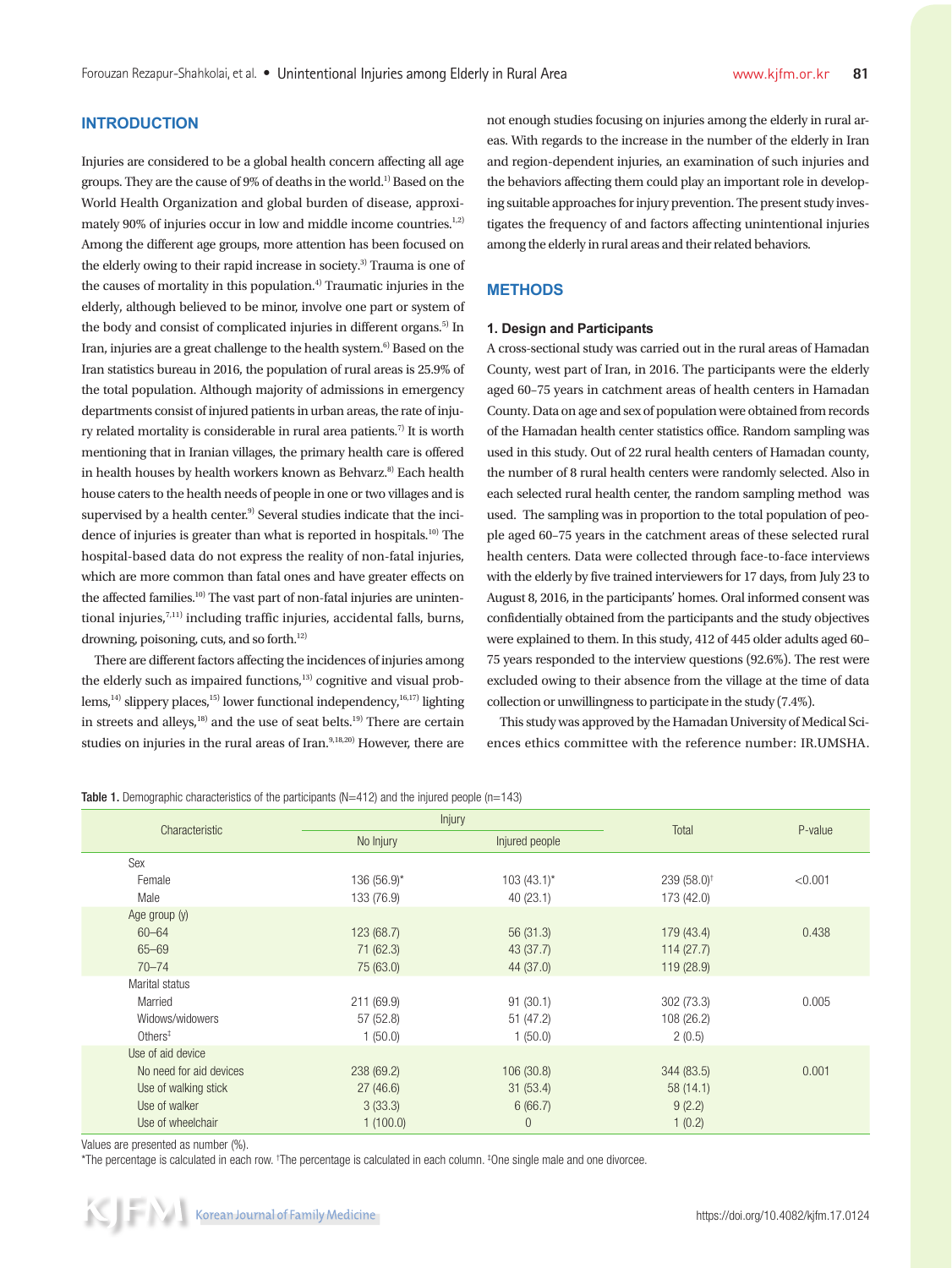REC.1395.95.

#### **2. Measures**

Data collection was conducted through a three-part questionnaire. The first part consisted of 'demographic information' including age, sex, marital status, use of aid devices, existence of impairment or disease, medication details, housing, and the need for assistance with personal chores. The second part consisted of 'injury characteristics' including mechanisms of injuries, such as falls, traffic related, burns, stabs/cuts, poisoning, animal attacks, electricity shock, severity of injuries, place, time, season and nature of injury, and injury consequences. The third part consisted of 'the elderly behaviors' in preventing injuries classified in three items of never, sometimes, and always.

The questionnaire was designed from scientific resources.21-23) The health education and promotion experts' views were used to verify its validity. It took half an hour to answer the questions.

Regarding the severity of injuries in this study, it should be mentioned that the injuries that occurred among the elderly were classified in three categories: mild, moderate and severe injuries, obtained via three related questions: (1) occurrence of an injury requiring any care or action in the house and/or health house during the past month (as mild injury); (2) occurrence of an injury requiring outpatient care for less than 24 hours in health/medical centers during the past three months (as moderate injury); and (3) occurrence of an injury requir-

Table 2. The number and percentage of injured people by variables

ing hospital care and hospitalization for more than 24 hours in the last year (as severe injuries).<sup>20,24,25)</sup>

## **3. Data Analysis**

To analyze the data, descriptive statistics were used. Further, to establish the relationships between variables, a chi-square test was used at a significance level of 5% using IBM SPSS ver. 20.0 (IBM Corp., Armonk, NY, USA).

## **RESULTS**

Of the 412 participants in this study, 239 (58.0%) were females and 173 (42.0%) were males, with a mean age of 66.02 (standard deviation=4.55). There was a significant relationship between injury and sex (P<0.001).

As shown in Table 1, most participants were between 60 to 64 years old (43.4%), married (73.3%), and did not need any aid devices (83.5%). The elderly in need of aid devices mostly used walking sticks (14.1%). Among the nine individuals using walkers, six of them suffered from injuries (66.7%). There was a significant relationship between using aid devices and injuries (P=0.001).

As shown in Table 2, 186 participants (45.1%) stated that they had visual problems. Further, 166 participants (40.3%) reported that they suffered from different chronic conditions/diseases such as diabetes,

| Total<br>No injury<br>Injured people<br>Impairments & chronic conditions/diseases<br>226 $(54.9)$ <sup>†</sup><br>Vision impairments<br>No<br>$148(65.5)^{*}$<br>78 (34.5)*<br>121 (65.1)<br>65 (34.9)<br>186 (45.1)<br>0.927<br>Yes<br>N <sub>0</sub><br>168 (64.4)<br>93 (35.6)<br>261 (63.3)<br>Hearing impairments<br>101 (66.9)<br>50(33.1)<br>151 (36.7)<br>0.605<br>Yes<br>Heart diseases<br><b>No</b><br>208 (68.9)<br>94(31.1)<br>302 (73.3)<br>61(55.5)<br>49 (44.5)<br>110 (26.7)<br>0.011<br>Yes<br>133 (33.8)<br><b>No</b><br>261 (66.2)<br>394 (95.6)<br>Balance problems<br>8(44.4)<br>10(55.6)<br>18(4.4)<br>0.057<br>Yes<br>170 (69.1)<br>Other diseases<br>76 (30.9)<br>246 (59.7)<br>N <sub>o</sub><br>Yes<br>99 (59.6)<br>67 (40.4)<br>166 (40.3)<br>0.048<br>On medication<br><b>No</b><br>58 (30.5)<br>For treating chronic diseases<br>132 (69.5)<br>190(46.1)<br>137 (61.7)<br>85 (38.3)<br>222 (53.9)<br><b>Yes</b><br>0.099<br>For chronic pain relief<br><b>No</b><br>130 (69.5)<br>187 (45.4)<br>57(30.5)<br>Yes<br>139 (61.8)<br>86 (38.2)<br>225(54.6)<br>0.100<br>Need of help to do activity<br>97(29.0)<br>335 (81.3)<br>N <sub>0</sub><br>238 (71.0)<br>Shopping<br>31(40.3)<br>46 (59.7)<br>< 0.001<br>Yes<br>77 (18.7)<br>Bathing<br><b>No</b><br>245 (68.2)<br>114 (31.8)<br>359 (87.1)<br>0.001<br>24 (45.3)<br>29 (54.7)<br>53 (12.9)<br>Yes<br>Toileting<br>No<br>258 (66.2)<br>132 (33.8)<br>390 (94.7)<br>11(50.0)<br>11(50.0)<br>22(5.3)<br>0.121<br>Yes<br>Walking<br><b>No</b><br>399 (96.8)<br>262 (65.7)<br>137 (34.3)<br>7(53.8)<br>6(46.2)<br>13(3.2)<br>0.378<br>Yes | Characteristic |  | Injury |  | P-value |
|------------------------------------------------------------------------------------------------------------------------------------------------------------------------------------------------------------------------------------------------------------------------------------------------------------------------------------------------------------------------------------------------------------------------------------------------------------------------------------------------------------------------------------------------------------------------------------------------------------------------------------------------------------------------------------------------------------------------------------------------------------------------------------------------------------------------------------------------------------------------------------------------------------------------------------------------------------------------------------------------------------------------------------------------------------------------------------------------------------------------------------------------------------------------------------------------------------------------------------------------------------------------------------------------------------------------------------------------------------------------------------------------------------------------------------------------------------------------------------------------------------------------------------------------------------------------------------------------------------------------|----------------|--|--------|--|---------|
|                                                                                                                                                                                                                                                                                                                                                                                                                                                                                                                                                                                                                                                                                                                                                                                                                                                                                                                                                                                                                                                                                                                                                                                                                                                                                                                                                                                                                                                                                                                                                                                                                        |                |  |        |  |         |
|                                                                                                                                                                                                                                                                                                                                                                                                                                                                                                                                                                                                                                                                                                                                                                                                                                                                                                                                                                                                                                                                                                                                                                                                                                                                                                                                                                                                                                                                                                                                                                                                                        |                |  |        |  |         |
|                                                                                                                                                                                                                                                                                                                                                                                                                                                                                                                                                                                                                                                                                                                                                                                                                                                                                                                                                                                                                                                                                                                                                                                                                                                                                                                                                                                                                                                                                                                                                                                                                        |                |  |        |  |         |
|                                                                                                                                                                                                                                                                                                                                                                                                                                                                                                                                                                                                                                                                                                                                                                                                                                                                                                                                                                                                                                                                                                                                                                                                                                                                                                                                                                                                                                                                                                                                                                                                                        |                |  |        |  |         |
|                                                                                                                                                                                                                                                                                                                                                                                                                                                                                                                                                                                                                                                                                                                                                                                                                                                                                                                                                                                                                                                                                                                                                                                                                                                                                                                                                                                                                                                                                                                                                                                                                        |                |  |        |  |         |
|                                                                                                                                                                                                                                                                                                                                                                                                                                                                                                                                                                                                                                                                                                                                                                                                                                                                                                                                                                                                                                                                                                                                                                                                                                                                                                                                                                                                                                                                                                                                                                                                                        |                |  |        |  |         |
|                                                                                                                                                                                                                                                                                                                                                                                                                                                                                                                                                                                                                                                                                                                                                                                                                                                                                                                                                                                                                                                                                                                                                                                                                                                                                                                                                                                                                                                                                                                                                                                                                        |                |  |        |  |         |
|                                                                                                                                                                                                                                                                                                                                                                                                                                                                                                                                                                                                                                                                                                                                                                                                                                                                                                                                                                                                                                                                                                                                                                                                                                                                                                                                                                                                                                                                                                                                                                                                                        |                |  |        |  |         |
|                                                                                                                                                                                                                                                                                                                                                                                                                                                                                                                                                                                                                                                                                                                                                                                                                                                                                                                                                                                                                                                                                                                                                                                                                                                                                                                                                                                                                                                                                                                                                                                                                        |                |  |        |  |         |
|                                                                                                                                                                                                                                                                                                                                                                                                                                                                                                                                                                                                                                                                                                                                                                                                                                                                                                                                                                                                                                                                                                                                                                                                                                                                                                                                                                                                                                                                                                                                                                                                                        |                |  |        |  |         |
|                                                                                                                                                                                                                                                                                                                                                                                                                                                                                                                                                                                                                                                                                                                                                                                                                                                                                                                                                                                                                                                                                                                                                                                                                                                                                                                                                                                                                                                                                                                                                                                                                        |                |  |        |  |         |
|                                                                                                                                                                                                                                                                                                                                                                                                                                                                                                                                                                                                                                                                                                                                                                                                                                                                                                                                                                                                                                                                                                                                                                                                                                                                                                                                                                                                                                                                                                                                                                                                                        |                |  |        |  |         |
|                                                                                                                                                                                                                                                                                                                                                                                                                                                                                                                                                                                                                                                                                                                                                                                                                                                                                                                                                                                                                                                                                                                                                                                                                                                                                                                                                                                                                                                                                                                                                                                                                        |                |  |        |  |         |
|                                                                                                                                                                                                                                                                                                                                                                                                                                                                                                                                                                                                                                                                                                                                                                                                                                                                                                                                                                                                                                                                                                                                                                                                                                                                                                                                                                                                                                                                                                                                                                                                                        |                |  |        |  |         |
|                                                                                                                                                                                                                                                                                                                                                                                                                                                                                                                                                                                                                                                                                                                                                                                                                                                                                                                                                                                                                                                                                                                                                                                                                                                                                                                                                                                                                                                                                                                                                                                                                        |                |  |        |  |         |
|                                                                                                                                                                                                                                                                                                                                                                                                                                                                                                                                                                                                                                                                                                                                                                                                                                                                                                                                                                                                                                                                                                                                                                                                                                                                                                                                                                                                                                                                                                                                                                                                                        |                |  |        |  |         |
|                                                                                                                                                                                                                                                                                                                                                                                                                                                                                                                                                                                                                                                                                                                                                                                                                                                                                                                                                                                                                                                                                                                                                                                                                                                                                                                                                                                                                                                                                                                                                                                                                        |                |  |        |  |         |
|                                                                                                                                                                                                                                                                                                                                                                                                                                                                                                                                                                                                                                                                                                                                                                                                                                                                                                                                                                                                                                                                                                                                                                                                                                                                                                                                                                                                                                                                                                                                                                                                                        |                |  |        |  |         |
|                                                                                                                                                                                                                                                                                                                                                                                                                                                                                                                                                                                                                                                                                                                                                                                                                                                                                                                                                                                                                                                                                                                                                                                                                                                                                                                                                                                                                                                                                                                                                                                                                        |                |  |        |  |         |
|                                                                                                                                                                                                                                                                                                                                                                                                                                                                                                                                                                                                                                                                                                                                                                                                                                                                                                                                                                                                                                                                                                                                                                                                                                                                                                                                                                                                                                                                                                                                                                                                                        |                |  |        |  |         |
|                                                                                                                                                                                                                                                                                                                                                                                                                                                                                                                                                                                                                                                                                                                                                                                                                                                                                                                                                                                                                                                                                                                                                                                                                                                                                                                                                                                                                                                                                                                                                                                                                        |                |  |        |  |         |
|                                                                                                                                                                                                                                                                                                                                                                                                                                                                                                                                                                                                                                                                                                                                                                                                                                                                                                                                                                                                                                                                                                                                                                                                                                                                                                                                                                                                                                                                                                                                                                                                                        |                |  |        |  |         |
|                                                                                                                                                                                                                                                                                                                                                                                                                                                                                                                                                                                                                                                                                                                                                                                                                                                                                                                                                                                                                                                                                                                                                                                                                                                                                                                                                                                                                                                                                                                                                                                                                        |                |  |        |  |         |
|                                                                                                                                                                                                                                                                                                                                                                                                                                                                                                                                                                                                                                                                                                                                                                                                                                                                                                                                                                                                                                                                                                                                                                                                                                                                                                                                                                                                                                                                                                                                                                                                                        |                |  |        |  |         |
|                                                                                                                                                                                                                                                                                                                                                                                                                                                                                                                                                                                                                                                                                                                                                                                                                                                                                                                                                                                                                                                                                                                                                                                                                                                                                                                                                                                                                                                                                                                                                                                                                        |                |  |        |  |         |
|                                                                                                                                                                                                                                                                                                                                                                                                                                                                                                                                                                                                                                                                                                                                                                                                                                                                                                                                                                                                                                                                                                                                                                                                                                                                                                                                                                                                                                                                                                                                                                                                                        |                |  |        |  |         |

Values are presented as number (%).

\*The percentage is calculated in each row. † The percentage is calculated in each column.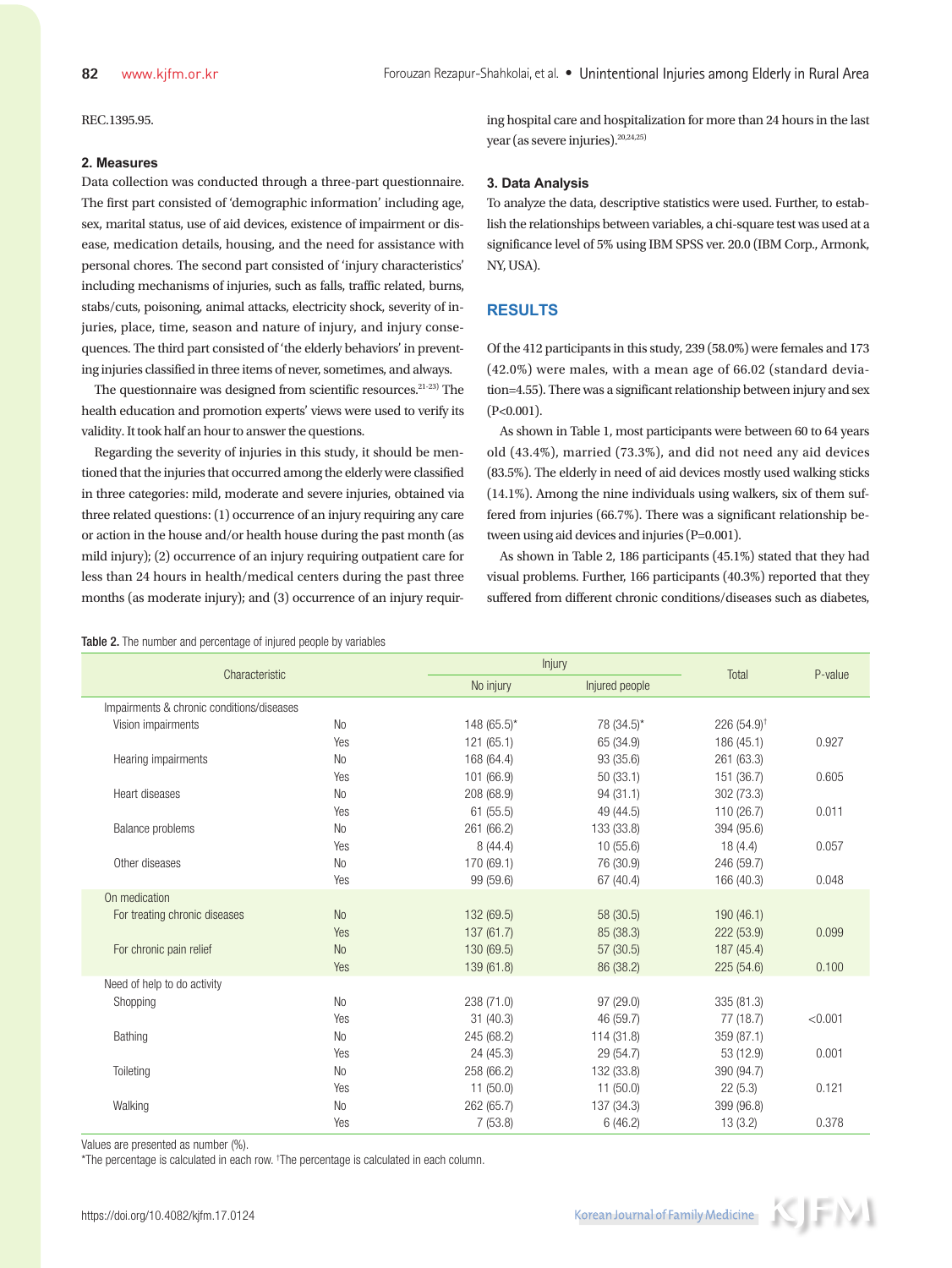hypertension, musculoskeletal disorders, and tremor. Hearing impairment and heart diseases were reported by 151 (36.7%) and 110 participants (26.7%), respectively. The rates of the elderly on medication for chronic diseases and pain (such as musculoskeletal pain) relief, were 53.9% and 54.6%, respectively. Eighteen cases of balance problems were reported in this study, of which 10 cases (55.6%) were due to injuries. The elderly mostly stated to need assistance in shopping and bathing (18.7% and 12.9%, respectively). More than half of these participants had experienced some sort of injury (59.7% and 54.7%, respectively). There was a significant relationship between the injuries and need for assistance in shopping (P<0.001) as well as bathing

#### $(P=0.001)$ .

In the present study, 269 participants (65.3%) had experienced no injuries, of whom 133 (49.4%) were males and 136 (50.6%) were females. One hundred and forty-three participants (34.7%), of whom 40 (28.0%) were males and 103 (72.0%) were females, had experienced 166 incidences of injury. Of the 103 injured females, 88 (85.4%) were injured once, including a variety of severe, moderate, or mild injuries, and 15 (14.6 %) were injured more than once. Of the 40 injured males, 34 (85.0%) were injured once, and six (15.0%) were injured more than once.

Table 3 shows the characteristics of the 166 injury occurrences. In

| Characteristic                                                                                                                       | Female                                                                           | Male                                                                                     | Total                                                                     | P-value |
|--------------------------------------------------------------------------------------------------------------------------------------|----------------------------------------------------------------------------------|------------------------------------------------------------------------------------------|---------------------------------------------------------------------------|---------|
| Mechanisms of injury<br>Fall<br>Traffic<br>Burn<br>Stab/cut<br>Poisoning                                                             | 82 (68.9)<br>12(10.1)<br>8(6.7)<br>11(9.3)<br>3(2.5)                             | 25(53.3)<br>8(17.0)<br>7(14.9)<br>1(2.1)<br>5(10.6)                                      | 107 (64.5)<br>20(12.1)<br>15(9.0)<br>12(7.2)<br>8(4.8)                    | 0.048   |
| Animal attack<br>Electricity shock                                                                                                   | 2(1.7)<br>1(0.8)                                                                 | 1(2.1)<br>$\boldsymbol{0}$                                                               | 3(1.8)<br>1(0.6)                                                          |         |
| Severity of injury<br>Mild injury<br>Moderate injury<br>Severe injury                                                                | 52 (43.7)<br>27(22.7)<br>40 (33.6)                                               | 28 (59.6)<br>7(14.9)<br>12 (25.5)                                                        | 80 (48.2)<br>34 (20.5)<br>52 (31.3)                                       | 0.177   |
| Nature of injury<br>Bruise or superficial injury<br>Fracture<br>Sprain/strain<br>Cut, bite, or other open wound<br>Burn<br>Poisoning | 32 (26.9)<br>25 (21.0)<br>27 (22.7)<br>24 (20.2)<br>8(6.7)<br>3(2.5)             | 12(25.5)<br>13(27.7)<br>6(12.8)<br>4(8.5)<br>7(14.9)<br>5(10.6)                          | 44 (26.5)<br>38 (22.9)<br>33 (19.9)<br>28 (16.9)<br>15(9.0)<br>8(4.8)     | 0.033   |
| Areas of occurred injury<br>Rural<br>Urban                                                                                           | 102 (85.7)<br>17(14.3)                                                           | 43 (91.5)<br>4(8.5)                                                                      | 145 (87.3)<br>21(12.7)                                                    | 0.313   |
| Season of injury<br>Spring<br>Summer<br>Fall<br>Winter                                                                               | 12(10.1)<br>69 (58.0)<br>2(1.7)<br>36 (30.2)                                     | 14 (29.8)<br>21(44.7)<br>4(8.5)<br>8(17.0)                                               | 26 (15.7)<br>90 (54.2)<br>6(3.6)<br>44 (26.5)                             | 0.001   |
| Time of injury<br>Day<br>Night                                                                                                       | 117 (98.3)<br>2(1.7)                                                             | 47 (100.0)<br>$\overline{0}$                                                             | 164 (98.8)<br>2(1.2)                                                      | 0.371   |
| Place of injury<br>Home<br>Street<br>Farm<br>Road/high way<br>Work places<br>Public places<br>Place for sports and recreation        | 63 (52.9)<br>42 (35.3)<br>7(5.9)<br>2(1.7)<br>$\overline{0}$<br>4(3.4)<br>1(0.8) | 22 (46.8)<br>14 (29.8)<br>3(6.4)<br>3(6.4)<br>5(10.6)<br>$\boldsymbol{0}$<br>$\mathbf 0$ | 85 (51.2)<br>56 (33.8)<br>10(6.0)<br>5(3.0)<br>5(3.0)<br>4(2.4)<br>1(0.6) | 0.007   |
| Consequences of injury<br>Complete recovery<br>Partial recovery<br>Disability                                                        | 90 (75.6)<br>25 (21.0)<br>4(3.4)                                                 | 38 (80.9)<br>8(17.0)<br>1(2.1)                                                           | 128 (77.1)<br>33 (19.9)<br>5(3.0)                                         | 0.756   |

#### Table 3. Characteristics of the occurred injuries (n=166)

Values are presented as number (%).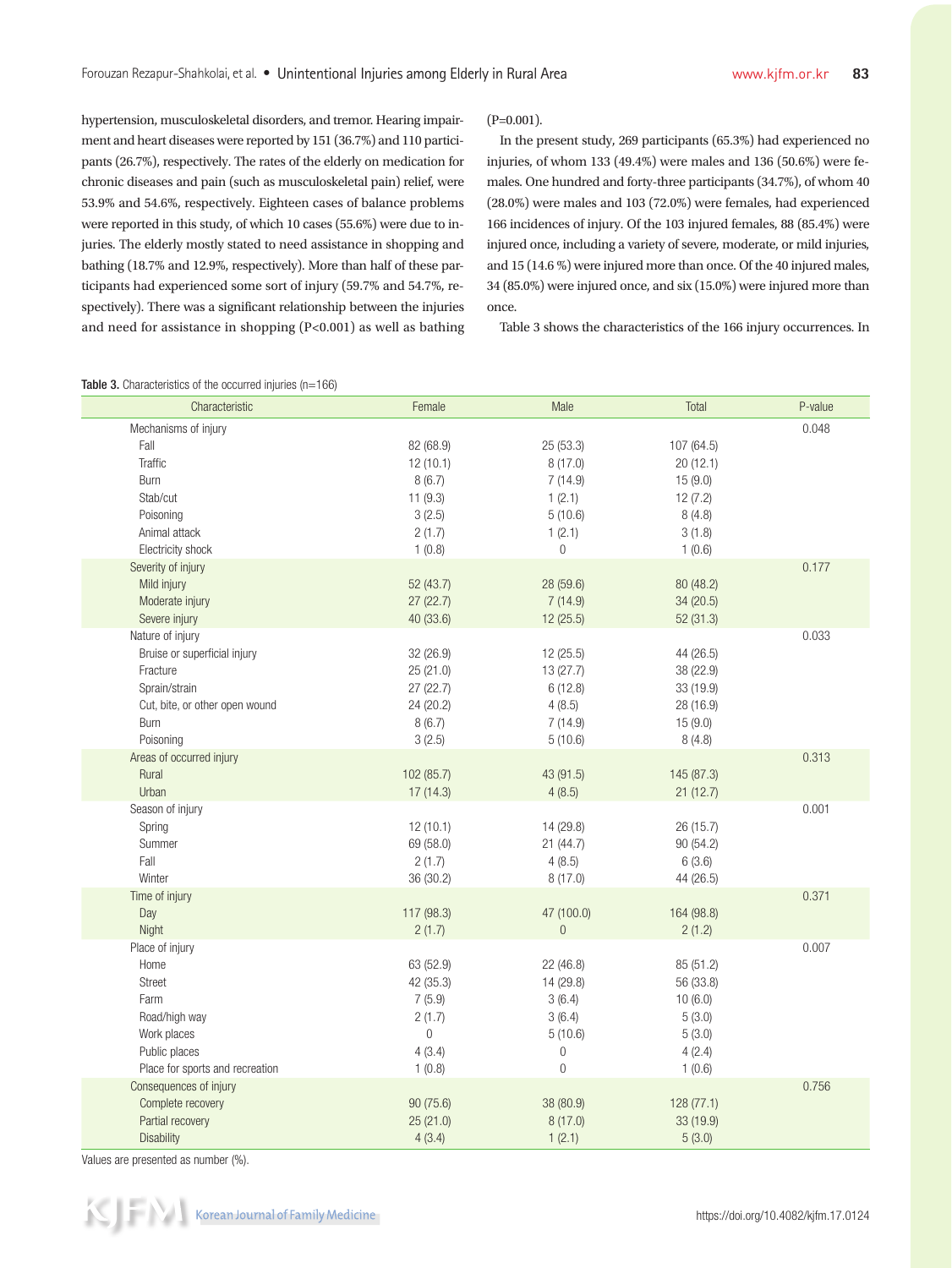terms of severity of injury, the number of mild, severe, and moderate injuries were 80 (48.2%), 52 (31.3%), and 34 (20.5%), respectively. Majority of the injuries were related to bruises or superficial injuries and fractures (26.5% and 22.9%, respectively). Majority of the injuries occurred at home (51.2%). Injuries occurred mostly in summer (54.2%), followed by winter (26.5%), and also mostly in the day time (98.8%).

Falls were the most common injuries among the elderly (64.5%). Majority of the falls (55.1%) were at ground level and (39.3%) were related to falling down the stairs. After falls, road traffic injuries and burns were the second and third causes of injuries among the elderly (12.1% and 9.0%, respectively). In females, after falls, majority of injuries were related to road traffic injuries and cuts. In males, after falls, majority of injuries were related to road traffic injuries and burns. The highest rate of traffic injuries involved pedestrians (75.0%). Burns were mostly caused by hot liquids (46.7%) and burning firewood (40.0%). Burns occurred more in the kitchen (73.3%) and while working at home (80.0%). There was a significant difference between males and females regarding the mechanism of injury (P=0.048), nature of injury  $(P=0.033)$ , season of injury  $(P=0.001)$ , and place of injury  $(P=0.007)$ .

Majority of the affected injured parts of the body were hands and legs (81.4%). Majority of injury consequences were complete recovery (77.1%). A few individuals had disabilities (3.0%) as consequences of the injuries. Among the injured people, the most common health care seeking behavior was referral to hospitals (41.6%). Eleven individuals went to health centers, nine referred to private doctors and two were treated by local practitioners. Further, twenty individuals (12.0%) treated their injuries at home and one went to a health house. Fifty-four individuals (32.6%) did not undergo any specific treatment.

Table 4 shows a summary of the reported injury preventive measures among the elderly. Among the injury preventive measures as reported by the elderly, safe crossing of streets and the use of proper lighting at night had the highest percentages (81.5% and 69.7%, respectively). However, surprisingly, the use of protective handles and plastic flooring in bathrooms in order to prevent slipping had the lowest percentages (less than 1.0%).

## **DISCUSSION**

This study indicated that falls and road traffic injuries were the first and second, respectively, most experienced injuries in both sexes among the elderly. According to the participants, homes and streets were the places where most injuries occurred. With regards to injury severity, the rates of mild and severe injuries were higher compared to moderate injuries. Another important point to note is the non-referral to health houses for injuries by the elderly.

Injuries were more in females than in males. The results differ in several studies. Certain studies indicated that females experienced more injuries than males,<sup>22)</sup> while in other studies, males experienced more injuries than females.<sup>7,23)</sup>

Based on the results of this study on the severity of injury, the rates of mild and severe injuries were higher than moderate ones. According to Saadat et al.,<sup>10)</sup> majority of the injuries were mild injuries. However, for Afshari et al.,<sup>23)</sup> majority of the injuries were moderate. A study of Afshari et al.23) was based on hospital information; however, in their case, the elderly experienced mild injuries without seeking treatments from health centers and hospitals. More than half of the people with balance problems experienced injuries. Other studies have also established that balance problems can be the causes of falls among the elderly.<sup>26)</sup> There were significant relationships between injuries and the need for assistance in shopping and bathing. According to Moeini,<sup>17)</sup> the reduction of certain functional independence in daily activities of older adults was more related to bathing. Besides, there was a significant relationship between injury and the use of aid devices like a walking stick and walker for movement by the elderly. It seems that reduction of functional independence is one of the known risk factors for injuries<sup>26)</sup> Fall was the first mechanism of injury and its rate in females was more than in males.<sup>26,27)</sup> Regarding the fall injuries preventive measures in this study, the elderly reported that they usually do not consider safety measures, such as using protective handles and plastic flooring in bathrooms, which could be important in preventing accidental falls. In this study, the rate of proper lighting use at night was more than 50%, causing a reduction in injury occurrence at night. The rate of application of other fall preventive measures was not as high as

| Preventive measures                                                            | Never      | Sometimes      | Always     |
|--------------------------------------------------------------------------------|------------|----------------|------------|
| Use of proper lighting at night                                                | 26(6.3)    | 99 (24.0)      | 287 (69.7) |
| Using bathroom protective handle                                               | 409 (99.3) | $\overline{0}$ | 3(0.7)     |
| Using plastic flooring in bathroom                                             | 410 (99.5) | 2(0.5)         | 0          |
| Using ladder while climbing and coming down                                    | 79 (19.2)  | 139 (33.7)     | 194(47.1)  |
| Lack of use of small rugs at home                                              | 195 (47.3) | 57 (13.8)      | 160 (38.9) |
| Using seat belts                                                               | 84 (20.4)  | 120(29.1)      | 208(50.5)  |
| Crossing the street safely                                                     | 18 (4.4)   | 58(14.1)       | 336 (81.5) |
| Avoiding carrying hot dishes and boiling water                                 | 81(19.7)   | 110(26.7)      | 221(53.6)  |
| Not using electrical or gas heater in bathroom                                 | 227(55.1)  | 83 (20.1)      | 102(24.8)  |
| Keeping chemicals such as cleaners and pesticides in their original containers | 73 (17.7)  | 105(25.5)      | 234(56.8)  |
| Medication according to the physicians' prescriptions                          | 87(21.1)   | 85(20.6)       | 240 (58.3) |

Table 4. Injury preventive measures among the elderly (N=412)

Values are presented as number (%).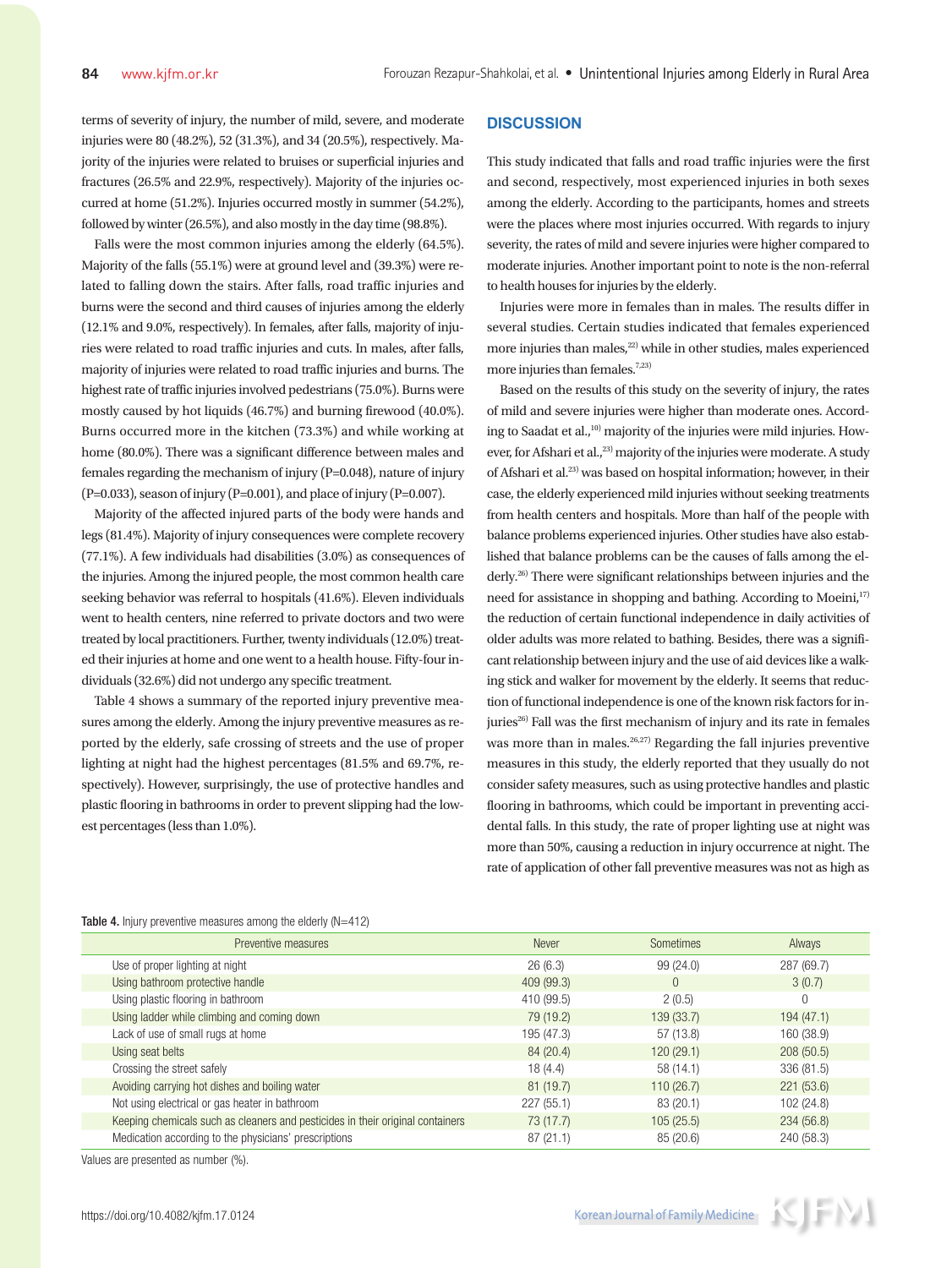reported by the participants (all were less than 50%). The fracture rates in females were more than in males.15) This could be due to decreased bone density in older females which may cause variations in falls as compared to males.28) In general, Iranian carpets and rugs are used to cover room floors and staircases. It was assumed that to reduce the risk of injuries in the adults' homes, larger size carpets should be used as much as possible to avoid disruption of the elderly's balance. It is necessary to raise the awareness of using fall protective devices and other relevant protective measures among the elderly.

In this study, road traffic injuries were the second highest mechanisms of injury among the elderly. More than half of the participants reported to use seat belts and to cross streets safely. The highest frequency of traffic injuries was among males and the pedestrians were both men and women. Despite the rather appropriate performance of the elderly in safely crossing streets, there were other related factors including environmental factors, like the lack of traffic signals and cross walks in the streets and rural roads. Such factors could be effective in preventing traffic injuries.29) Other important additional factors in street crossing safety include visual, cognitive, and motor abilities.<sup>14)</sup>

Certain risk factors among the elderly such as vision, hearing and balance problems, pain relief drugs consumption, and other medications for chronic diseases were pointed out as potential factors that could influence the occurrence of injuries. In this regard, the use of eyeglasses and hearing aids, cataract surgery,<sup>30</sup> training in relation to physical activity in order to correct balance problems, monitoring medications by physicians as well as training on the knowledge of side effects of medications, and taking drugs according to the physicians' prescription are required among the elderly. The current study indicated that the common place for injury occurrence was in homes. This result is consistent with the results of certain studies.23) However, according to Haji Aghajani et al., $7$  homes were the second most common places for occurrence of injuries.

Summer was the season with the highest number of injuries as consistent with the results of certain studies.<sup>7,23)</sup> This is due to the increase in movement by the elderly as most activities are done outdoors, therefore, increasing the likelihood of injury occurrence. This study indicated that the elderly in need of medical services visited physicians in the most convenient places depending on the severity of the injury.<sup>7)</sup> The highest referral of the elderly after injury was to hospitals in this study. For a significant number of mild injuries, either no specific action was taken or sufficient domestic treatment was provided. Health centers for the care and treatment of moderate injuries were considered favorable while visiting hospitals for severe injuries was inevitable.

One of the strengths of this study was the favorable cooperation from the elderly as the response rate was high. Further, besides assessing the injury related factors, we attempted to examine injury preventive measures by the elderly in detail. These details could be helpful and should be given more attention in developing an appropriate interventional program in order to educate the elderly on protective measures and also to promote their quality of life. The self-report data and possibility of recall bias, especially as the participants were older adults, could be pointed as the limitations of this study. To control this limitation, injuries were considered according to their severity in three levels. The mild injuries, which are usually less remembered, were studied in a month. The moderate and severe injuries that required inpatient treatment and reduced the error rate of recall were studied in three months and a year, respectively.

In conclusion, this study indicated that there was a high frequency of injuries among the elderly. The dependency of the elderly on others in doing certain activities and also their chronic diseases could make them more vulnerable to injury. These findings indicate that more attention should be focused on safety promoting activities among the elderly. The participants in this study were not aware of certain injury preventive measures and were underperforming with regards to such safety measures. The expertise of health workers (known as Behvarz) in health houses of rural areas with continuous face to face training of the elderly and their families in the field of injury prevention and making homes secure, is noticeable. Therefore, developing systematic health education and promotional programs in the field of injury prevention in rural areas could be of great assistance.

# **CONFLICT OF INTEREST**

No potential conflict of interest relevant to this article was reported.

## **ACKNOWLEDGMENTS**

This study was approved and supported financially by Hamadan University of Medical Sciences (reference no., 9504222092). The authors appreciate the help of Health deputy of Hamadan University of Medical Sciences, health centers of Hamadan County, all interviewers and the elderly who participated in this study.

#### **ORCID**

Forouzan Rezapur-Shahkolai: https://orcid.org/0000-0001-5049-1109 Nasrin Sayfian: https://orcid.org/0000-0003-3635-3935 Babak Moeini: https://orcid.org/0000-0001-9376-0460 Ghodratollah Roshanaei: https://orcid.org/0000-0002-3547-9125

# **REFERENCES**

- 1. World Health Organization. Injuries and violence: the facts 2014. Geneva: World Health Organization; 2014.
- 2. World Health Organization. The global burden of disease: 2004 update. Geneva: World Health Organization; 2008.
- 3. Watts J. Report urges swift action on global ageing "crisis". Lancet 2001;358:731.
- 4. Siram SM, Sonaike V, Bolorunduro OB, Greene WR, Gerald SZ, Chang DC, et al. Does the pattern of injury in elderly pedestrian trauma mirror that of the younger pedestrian? J Surg Res 2011;167:14-8.
- 5. Richmond TS, Kauder D, Strumpf N, Meredith T. Characteristics and